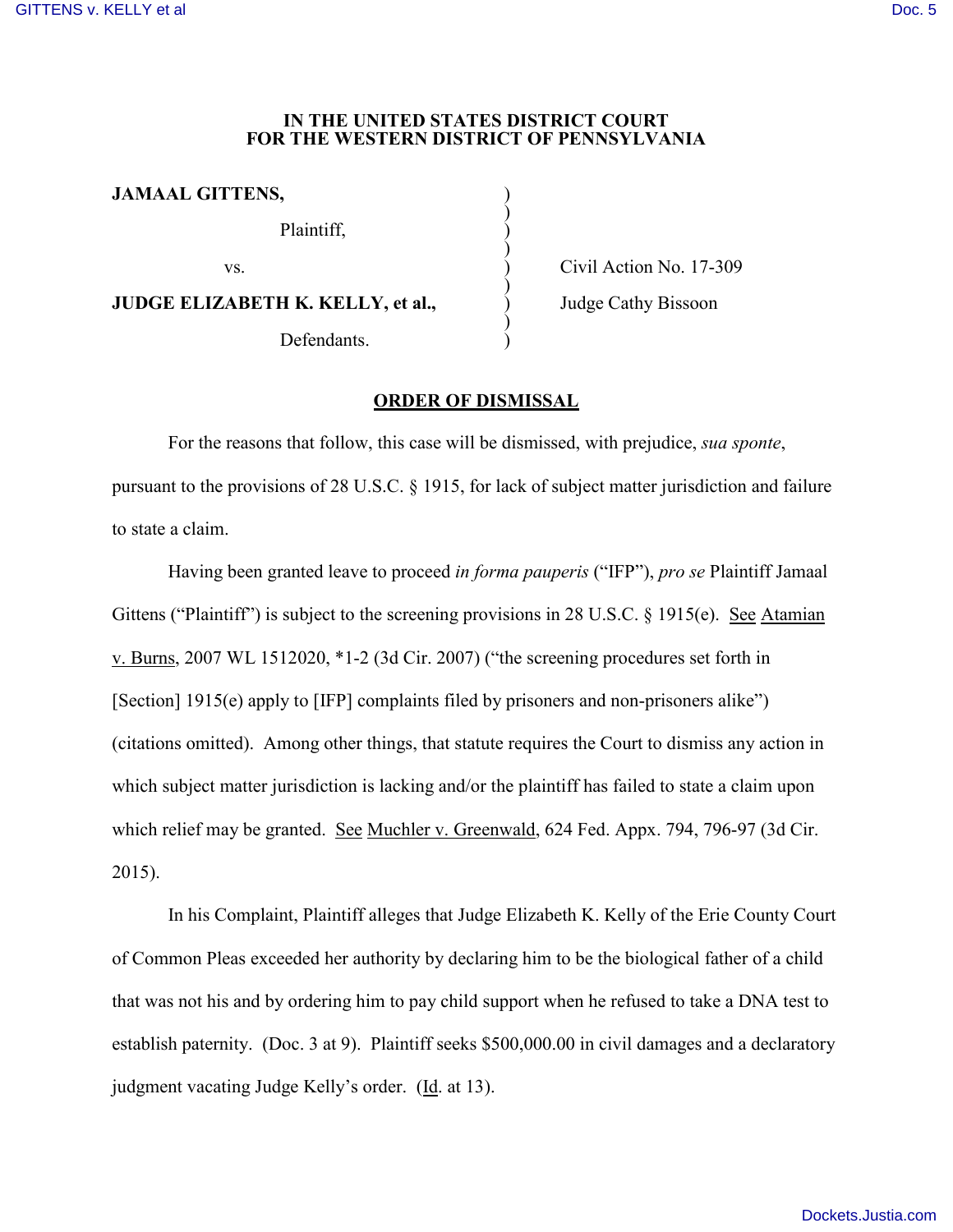Dismissal of Plaintiff's claims pursuant to Section 1915(e) is warranted for several reasons. First, Plaintiff's claims are barred by the Rooker-Feldman doctrine. Under Rooker-Feldman, "federal courts lack jurisdiction over suits that are essentially appeals from state-court judgments." Great W. Mining & Mineral Co. v. Fox Rothschild LLP, 615 F.3d 159, 166 (3<sup>rd</sup> Cir. 2010). Application of the doctrine is narrowly restricted to "cases brought by state-court losers complaining of injuries caused by state-court judgments . . . and inviting district court review and rejection of those judgments." Exxon Mobil Corp. v. Saudi Basic Industries Corp*.*, 544 U.S. 280, 284 (2005). In determining whether Rooker-Feldman applies to a particular claim or claims, the Third Circuit has established the following test:

> [T]here are four requirements that must be met for the Rooker-Feldman doctrine to apply: (1) the federal plaintiff lost in state court; (2) the plaintiff "complain[s] of injuries caused by [the] state-court judgments; (3) those judgments were rendered before the federal suit was filed; and (4) the plaintiff is inviting the district court to review and reject the state judgments.

Great W. Mining, 615 F.3d at 166 (quoting Exxon Mobil, 544 U.S. at 284).

Plaintiff's complaints fall squarely within the scope of the Rooker-Feldman doctrine. His lone factual allegation is that Judge Kelly acted "outside her judicial capacity" in declaring him to be the biological father of a child and ordering him to pay child support. (Doc. 5 at 1). The injury alleged by Plaintiff – the deduction of child support payments from his paychecks – flows directly from Judge Kelly's child support order, and his attempt to induce this Court to reverse that order is a clear invitation to "review and reject the state judgments." Great W. Mining, 615 F.3d at 166. Such an invitation must be declined. See Middlebrook at Monmouth v. Liban, 419 Fed. Appx. 284, 285-86 (3<sup>rd</sup> Cir. 2011) (observing that federal courts "cannot review proceedings conducted by a state tribunal to determine whether it reached its result in accordance with law").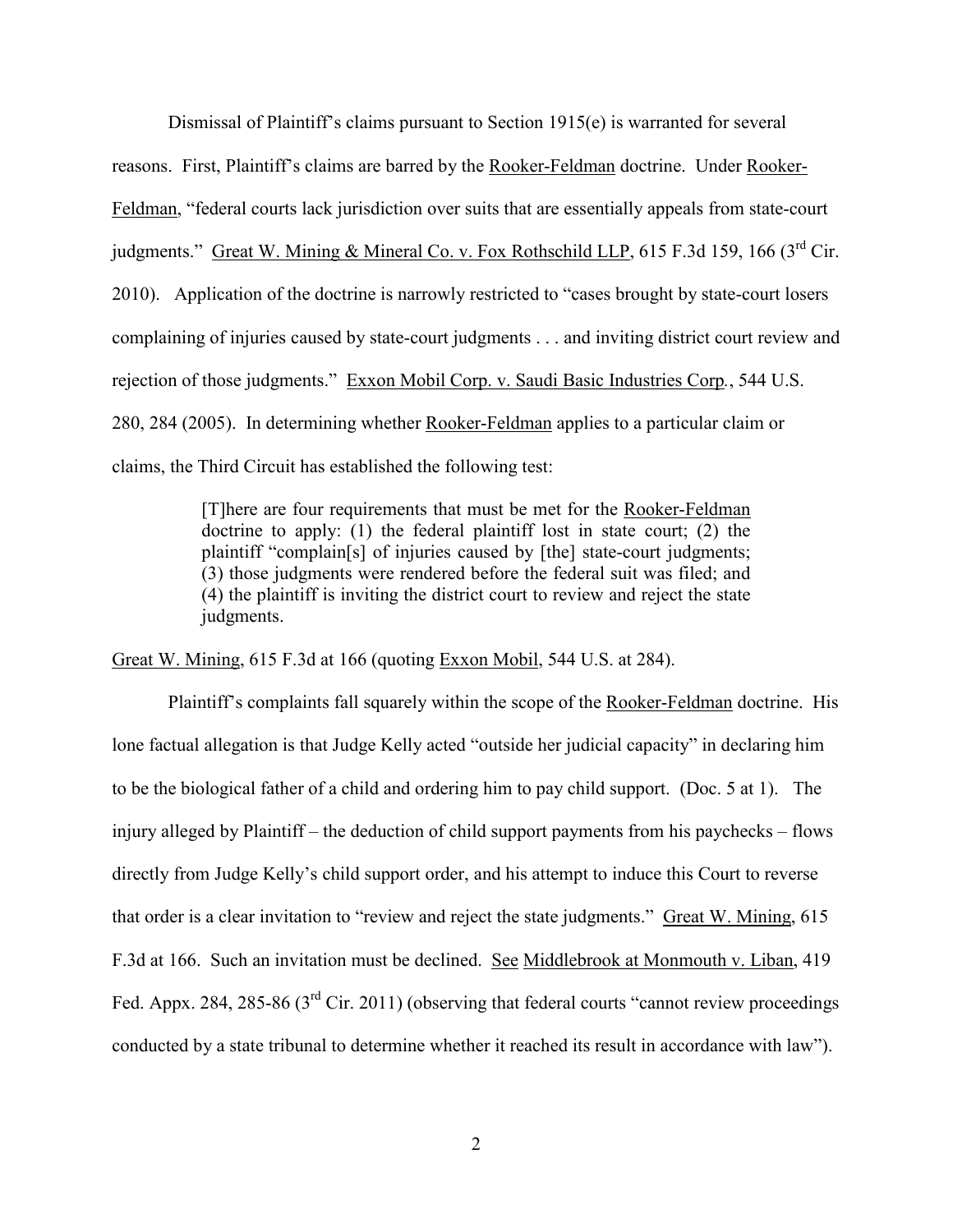Plaintiff's claims are also barred by the Younger abstention doctrine. Derived from the United States Supreme Court's decision in Younger v. Harris, the Younger doctrine compels federal courts to abstain from exercising jurisdiction where the federal adjudication would disrupt an ongoing state court proceeding. Younger, 401 U.S. 37, 43-44 (1971). Abstention is proper when: 1) the federal proceeding would interfere with an ongoing judicial proceeding; 2) important state interests are implicated in the state action; and 3) the state proceedings offer sufficient opportunity to raise the claims asserted in federal court. Anthony v. Council, 316 F.3d 4[1](#page-2-0)2, 418 (3d Cir. 2003).<sup>1</sup>

Based on the allegations in the complaint, it appears that Plaintiff's state court proceedings remain ongoing and that he may not yet have exhausted all of his state court appeals. It is beyond dispute that custody and child support matters involve important state interests. Id. at 421-22 (noting that the state has "an overriding interest in ordering, monitoring, enforcing and modifying child support obligations"). Federal courts have universally held that state court appellate proceedings offer a sufficient opportunity to appeal adverse child support decisions. Id. at 422 (observing that child support claims can be raised during child support hearings and appealed through the state appellate system). For these reasons, abstention pursuant to the Younger doctrine is warranted. Lyman, 2017 WL 2813228, at \*5 ("[B]ecause Pennsylvania courts have ongoing oversight over child support orders, Younger abstention prevents this court from deciding [plaintiff's] claims seeking injunctive and declaratory relief.").

<span id="page-2-0"></span><sup>&</sup>lt;sup>1</sup> Third Circuit jurisprudence suggests that federal claims arising out of state child custody proceedings may implicate both the Rooker-Feldman doctrine and Younger abstention. See Lyman v. Philadelphia Court of Common Pleas, 2017 WL 2813228, at \*4 (E.D. Pa. June 29, 2017) (collecting cases).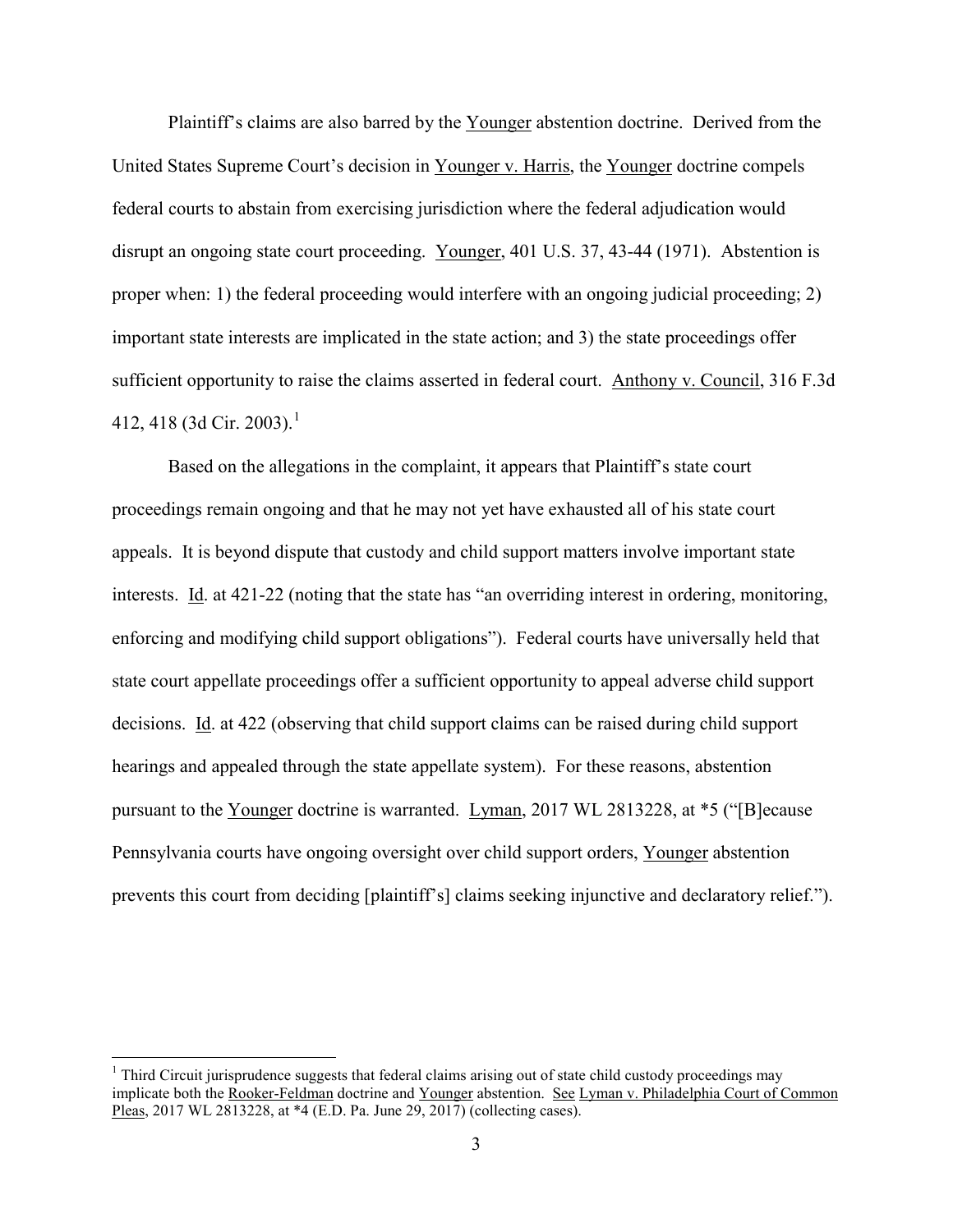Finally, it is axiomatic that suits against a state are barred by the Eleventh Amendment.<sup>[2](#page-3-0)</sup> Alabama v. Pugh, 438 U.S. 781, 781-82 (1978). As a common pleas judge, Judge Kelly is considered to be an arm of the State of Pennsylvania and is entitled to Eleventh Amendment immunity with respect to any claims against her in her official capacity. Van Tassel v. Lawrence Co. Domestic Relations Section, 659 F.Supp.2d 672, 676-82 (W.D. Pa. 2009), *aff'd*, 390 Fed. Appx. 201 (2010) (recognizing that Pennsylvania common pleas judges are entitled to Eleventh Amendment immunity with respect to official capacity claims). Similarly, the Domestic Relations Section is a subunit of the Erie County Court of Common Pleas, and thus a subunit of the Commonwealth's unified judicial system. See 42 Pa.C.S.A.§ 961 ("Each court of common pleas shall have a domestic relations section . . ."); Geis v. Board of Educ. of Parsippany–Troy Hills, Morris Cnty.*,* 774 F.2d 575, 580 (3d Cir.1985) ("Pennsylvania's judicial districts...are entitled to Eleventh Amendment immunity."). Because Eleventh Amendment immunity attaches to the actions taken by Judge Kelly in her official capacity and any claims against the Erie County Domestic Relations Section, Plaintiff's claims based on those actions must be dismissed.

To the extent that Plaintiff asserts a monetary claim against Judge Kelly in her individual capacity, "[i]t is a well-settled principle of law that judges are generally immune from a suit for money damages." Figueroa v. Blackburn, 208 F.3d 435, 440 (3<sup>rd</sup> Cir. 2000) (internal quotations omitted). Such immunity can only be overcome where a judge's actions are "nonjudicial in nature, or where such actions, while judicial in nature, are taken in the complete absence of all jurisdiction." Van Tassel, 659 F.Supp.2d at 695 (internal quotation omitted). Plaintiff's allegations against Judge Kelly concern actions undertaken while she was presiding over child

<span id="page-3-0"></span><sup>&</sup>lt;sup>2</sup> Although a state may expressly waive Eleventh Amendment immunity, "Pennsylvania has not waived its immunity from suit in federal court." See Toth v. California Univ. of Pennsylvania, 844 F.Supp.2d 611, 648 (W.D. Pa. 2012) (citing 42 Pa.C.S.A. § 8521(b)). Nor did Congress intend to abrogate the traditional sovereign immunity afforded to the states by enacting 42 U.S.C. § 1983. Id. at 648.